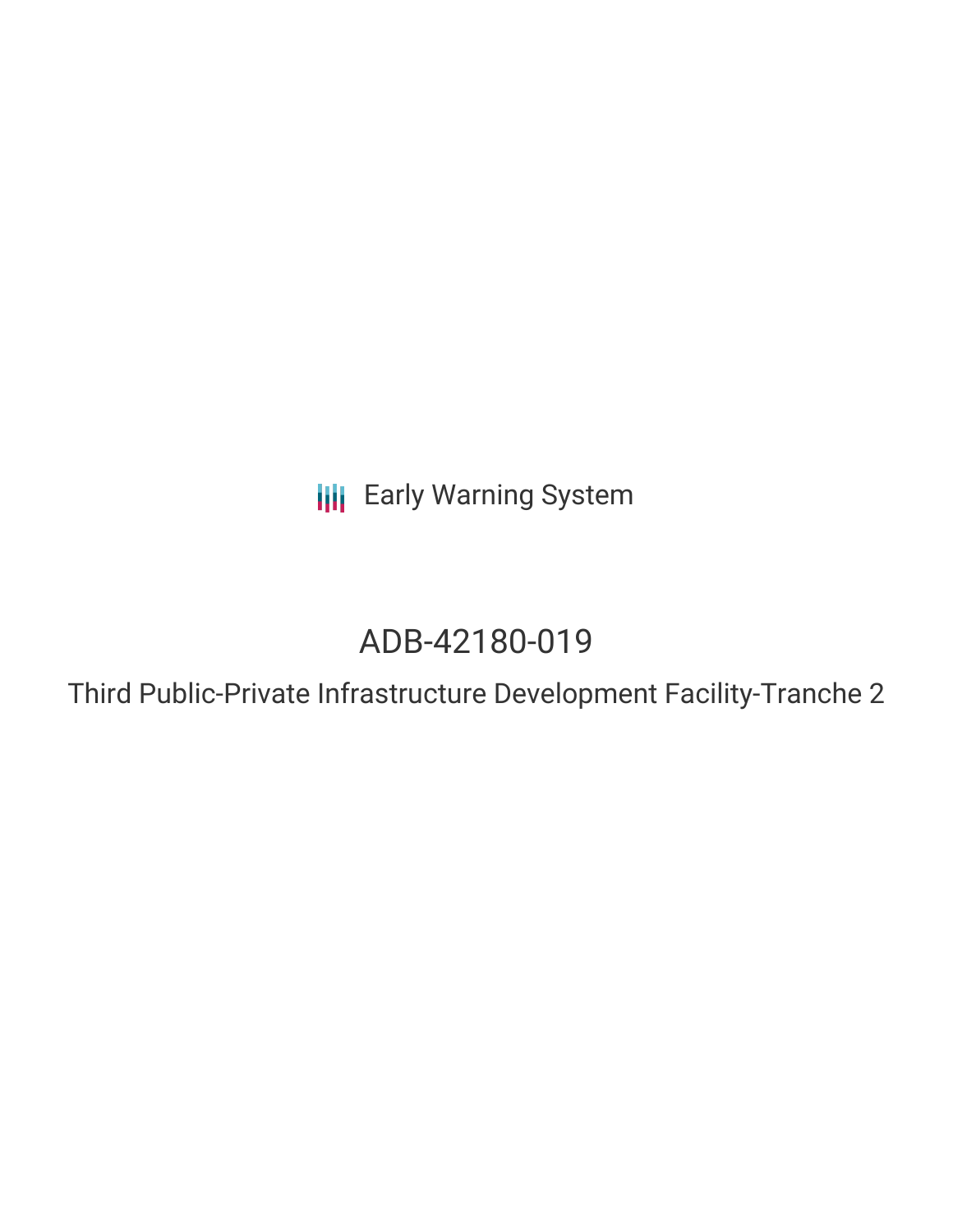

# **Quick Facts**

| <b>Countries</b>              | Bangladesh                   |
|-------------------------------|------------------------------|
| <b>Financial Institutions</b> | Asian Development Bank (ADB) |
| <b>Status</b>                 | Proposed                     |
| <b>Bank Risk Rating</b>       | FI                           |
| <b>Borrower</b>               | Government of Bangladesh     |
| <b>Investment Type(s)</b>     | Loan                         |
| <b>Loan Amount (USD)</b>      | \$266.00 million             |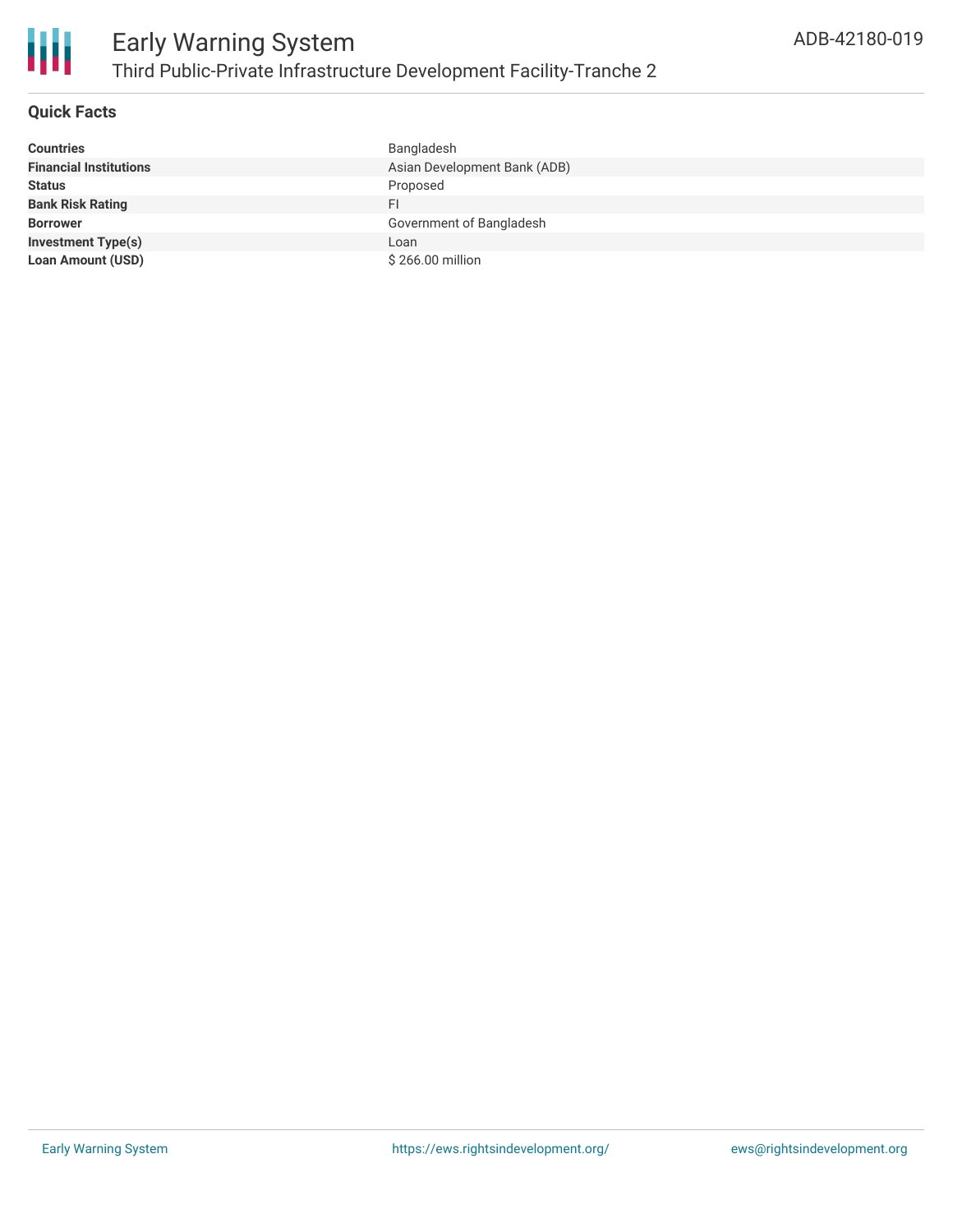

### **Project Description**

The Third Public-Private Infrastructure Development Facility (PPIDF 3) is a continuation of the work carried out under the Public-Private Infrastructure Development Facility (PPIDF 1) and Second Public-Private Infrastructure Development Facility (PPIDF 2) in addressing the infrastructure deficiencies in Bangladesh. Through the two earlier interventions, ADB has provided long-term debt financing and catalyzing private sector participation through the implementing agency, i.e. Infrastructure Development Company Limited (IDCOL) which substantially contributed to economic growth in the country. The design of the project serves to catalyze commercial financing for public-private partnership (PPP) projects, thereby reducing the pressure of direct financing on the public budget. An additional objective of the facility is to help provide the rural population and small to medium enterprises with clean and affordable electricity either through grid-connected or off-grid energy efficiency and renewable energy solutions. Solar home systems (SHSs) will not be financed under PPIDF 3 given the market saturation and availability of funding from partner donors.

A key design element of the proposed Third Public-Private Infrastructure Development Facility (PPIDF 3) is the introduction of the multitranche financing facility (MFF) financial intermediary (FI) lending modality. The MFF-FI modality is particularly well suited for FI interventions which provide long-term funding to public-private partnership (PPP) infrastructure projects. These PPP interventions are typically developed in a phased manner based on project implementation requirements. The MFF modality allows the borrower, IDCOL, to onlend financing for subprojects based on readiness criteria including finalization of risk-sharing arrangements, readiness of engineering procurement and construction, and phased release of equity. The disbursement to a subproject can take place through multiple tranches with time-slicing given the typical characteristic of staggering of payments, and thereby providing IDCOL the flexibility to plan cost-effective disbursements of subprojects.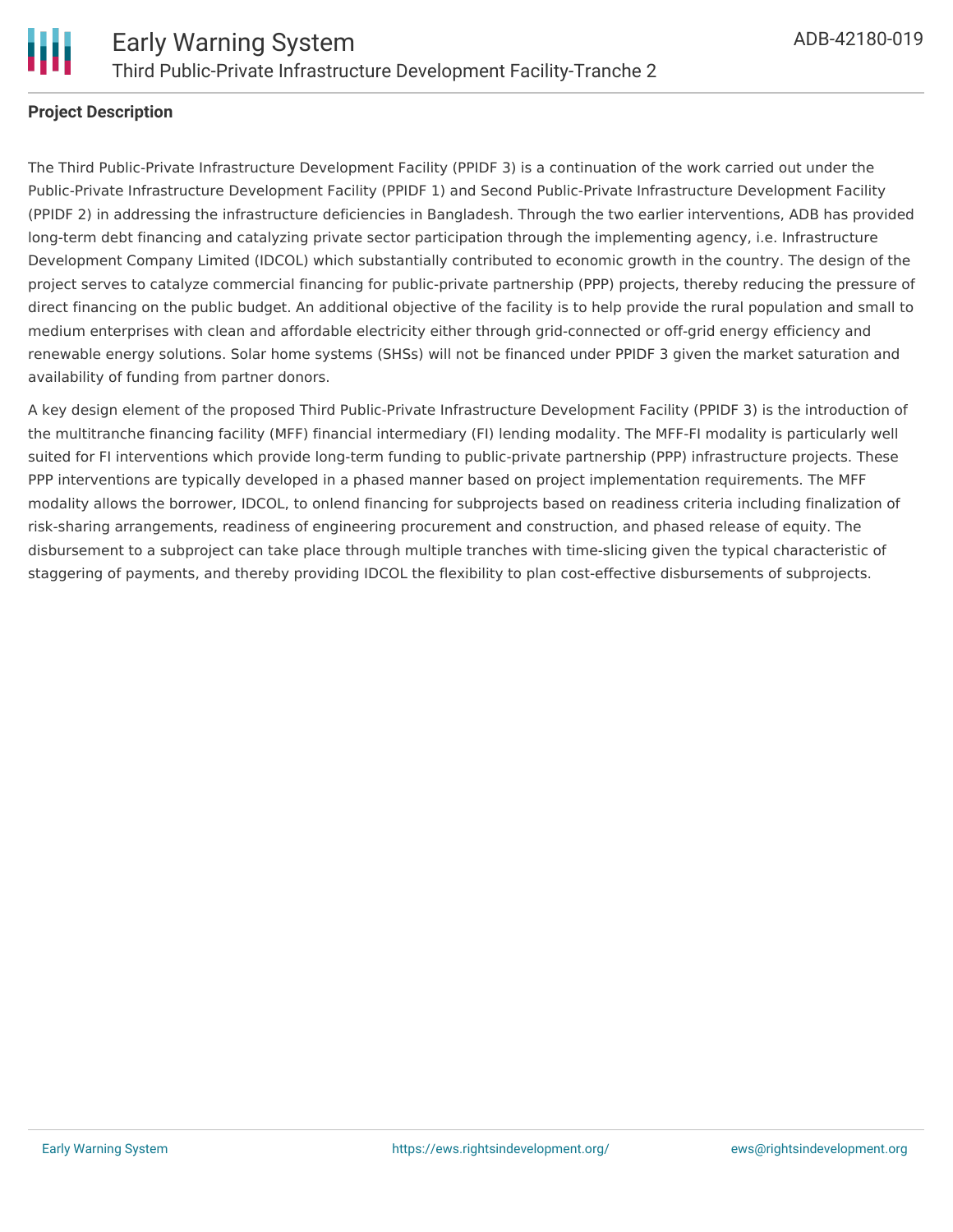

## **Investment Description**

Asian Development Bank (ADB)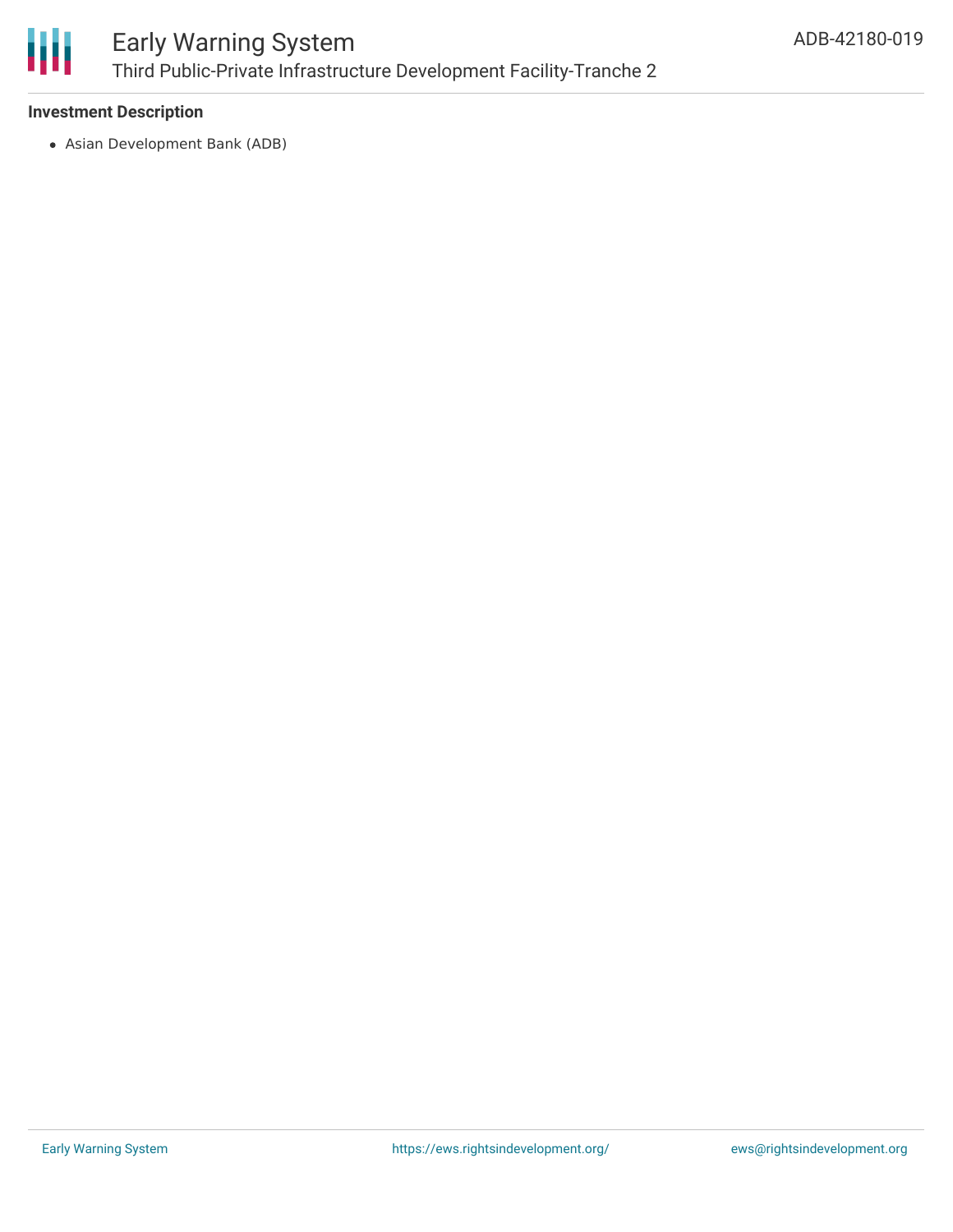

# **Contact Information**

PROJECT CONTACTS

Responsible ADB Officer: Huang, Anqian Responsible ADB Department: South Asia Department Responsible ADB Divisions: Public Management, Financial Sector and Trade Division, SARD

Executing Agencies Ministry of Finance Economic Relations Division (ERD), MOF Sher-e-Bangla Nagar, Dhaka\_1207 Bangladesh

#### ACCOUNTABILITY MECHANISM OF ADB

The Accountability Mechanism is an independent complaint mechanism and fact-finding body for people who believe they are likely to be, or have been, adversely affected by an Asian Development Bank-financed project. If you submit a complaint to the Accountability Mechanism, they may investigate to assess whether the Asian Development Bank is following its own policies and procedures for preventing harm to people or the environment. You can learn more about the Accountability Mechanism and how to file a complaint at: http://www.adb.org/site/accountability-mechanism/main